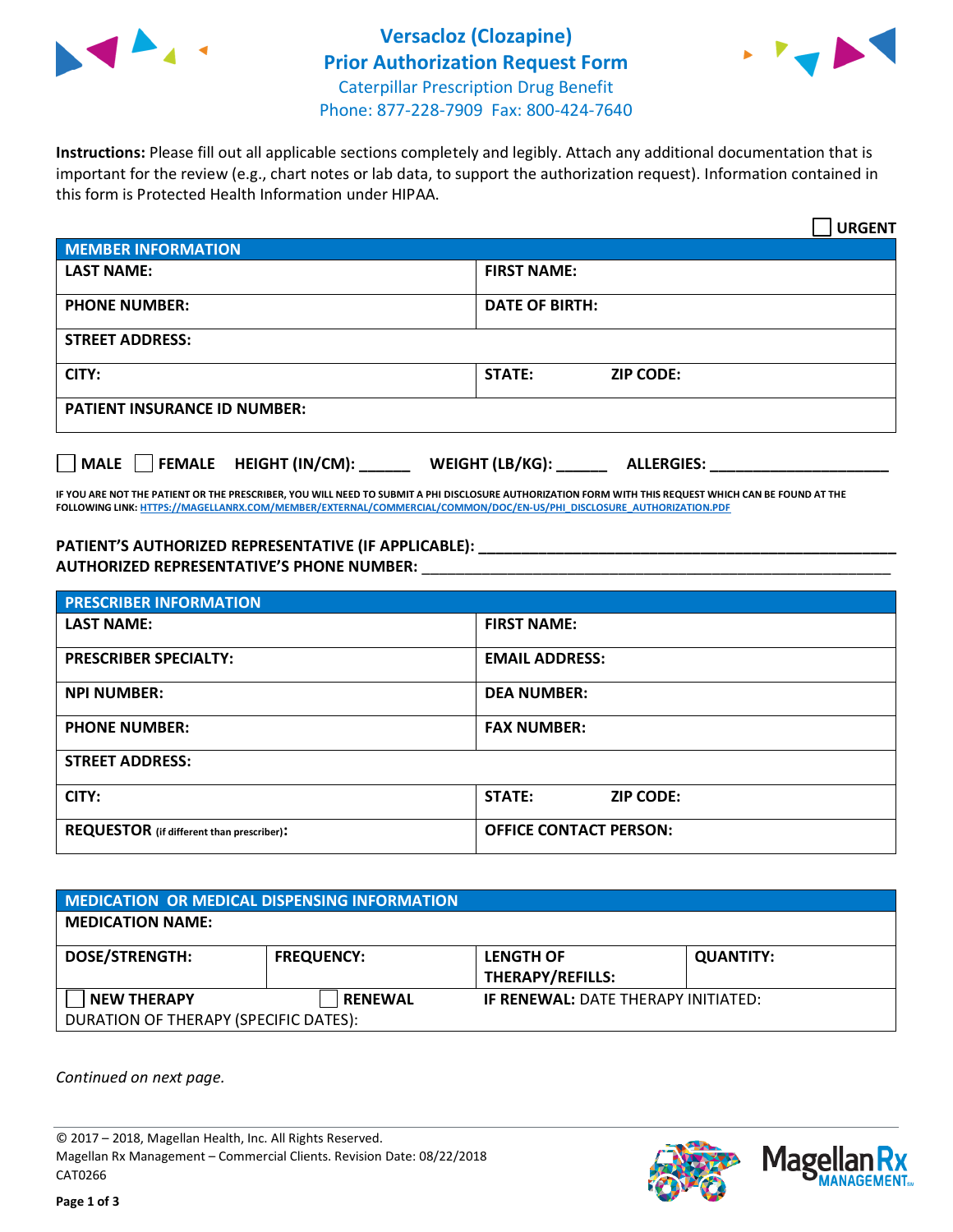



| MEMBER'S LAST NAME: NAME:                                                                                | MEMBER'S FIRST NAME:                                                                                                                             |                                                                                                                                                                                                                                                                                                    |  |
|----------------------------------------------------------------------------------------------------------|--------------------------------------------------------------------------------------------------------------------------------------------------|----------------------------------------------------------------------------------------------------------------------------------------------------------------------------------------------------------------------------------------------------------------------------------------------------|--|
|                                                                                                          | 1. HAS THE PATIENT TRIED ANY OTHER MEDICATIONS FOR THIS CONDITION?                                                                               | YES (if yes, complete below)<br>NO                                                                                                                                                                                                                                                                 |  |
| <b>MEDICATION/THERAPY (SPECIFY</b>                                                                       | <b>DURATION OF THERAPY (SPECIFY</b>                                                                                                              | <b>RESPONSE/REASON FOR</b>                                                                                                                                                                                                                                                                         |  |
| DRUG NAME AND DOSAGE):                                                                                   | DATES):                                                                                                                                          | <b>FAILURE/ALLERGY:</b>                                                                                                                                                                                                                                                                            |  |
|                                                                                                          |                                                                                                                                                  |                                                                                                                                                                                                                                                                                                    |  |
|                                                                                                          |                                                                                                                                                  |                                                                                                                                                                                                                                                                                                    |  |
| <b>2. LIST DIAGNOSES:</b>                                                                                |                                                                                                                                                  | <b>ICD-10:</b>                                                                                                                                                                                                                                                                                     |  |
| □ Schizophrenia with recurrent suicidal behavior                                                         |                                                                                                                                                  |                                                                                                                                                                                                                                                                                                    |  |
| □ Treatment-resistant schizophrenia                                                                      |                                                                                                                                                  |                                                                                                                                                                                                                                                                                                    |  |
| □ Other diagnosis: ________________________ICD-10______________________________                          |                                                                                                                                                  |                                                                                                                                                                                                                                                                                                    |  |
|                                                                                                          | 3. REQUIRED CLINICAL INFORMATION: PLEASE PROVIDE ALL RELEVANT CLINICAL INFORMATION TO SUPPORT A                                                  |                                                                                                                                                                                                                                                                                                    |  |
| PRIOR AUTHORIZATION.                                                                                     |                                                                                                                                                  |                                                                                                                                                                                                                                                                                                    |  |
| <b>Clinical Information:</b>                                                                             |                                                                                                                                                  |                                                                                                                                                                                                                                                                                                    |  |
|                                                                                                          | Has the patient had a trial with oral clozapine tablets AND the oral dispersible tablets? $\Box$ Yes $\Box$ No                                   |                                                                                                                                                                                                                                                                                                    |  |
|                                                                                                          | Please submit chart documentation supporting this and rationale for why the patient cannot continue the tablets.                                 |                                                                                                                                                                                                                                                                                                    |  |
|                                                                                                          |                                                                                                                                                  |                                                                                                                                                                                                                                                                                                    |  |
| Does the patient have an enteral feeding tube? $\Box$ Yes $\Box$ No                                      |                                                                                                                                                  |                                                                                                                                                                                                                                                                                                    |  |
|                                                                                                          |                                                                                                                                                  |                                                                                                                                                                                                                                                                                                    |  |
| Does the patient have difficulty swallowing? $\square$ Yes $\square$ No<br>Please provide documentation. |                                                                                                                                                  |                                                                                                                                                                                                                                                                                                    |  |
|                                                                                                          |                                                                                                                                                  |                                                                                                                                                                                                                                                                                                    |  |
| <b>Reauthorization:</b>                                                                                  |                                                                                                                                                  |                                                                                                                                                                                                                                                                                                    |  |
| If this is a reauthorization request, also answer the following:                                         |                                                                                                                                                  |                                                                                                                                                                                                                                                                                                    |  |
|                                                                                                          | Is the patient currently taking any other oral tablets or capsules (excluding sprinkles capsules)? $\Box$ Yes $\Box$ No                          |                                                                                                                                                                                                                                                                                                    |  |
| If no, please provide supporting chart documentation.                                                    |                                                                                                                                                  |                                                                                                                                                                                                                                                                                                    |  |
|                                                                                                          |                                                                                                                                                  |                                                                                                                                                                                                                                                                                                    |  |
|                                                                                                          |                                                                                                                                                  | Are there any other comments, diagnoses, symptoms, medications tried or failed, and/or any other information the                                                                                                                                                                                   |  |
| physician feels is important to this review?                                                             |                                                                                                                                                  |                                                                                                                                                                                                                                                                                                    |  |
|                                                                                                          |                                                                                                                                                  |                                                                                                                                                                                                                                                                                                    |  |
|                                                                                                          |                                                                                                                                                  |                                                                                                                                                                                                                                                                                                    |  |
|                                                                                                          | Please note: Not all drugs/diagnosis are covered on all plans. This request may be denied unless all required                                    |                                                                                                                                                                                                                                                                                                    |  |
| information is received.                                                                                 |                                                                                                                                                  |                                                                                                                                                                                                                                                                                                    |  |
|                                                                                                          |                                                                                                                                                  | ATTESTATION: I attest the information provided is true and accurate to the best of my knowledge. I understand that                                                                                                                                                                                 |  |
|                                                                                                          | the Health Plan, insurer, Medical Group or its designees may perform a routine audit and request the medical                                     |                                                                                                                                                                                                                                                                                                    |  |
|                                                                                                          | information necessary to verify the accuracy of the information reported on this form.                                                           |                                                                                                                                                                                                                                                                                                    |  |
|                                                                                                          |                                                                                                                                                  |                                                                                                                                                                                                                                                                                                    |  |
|                                                                                                          |                                                                                                                                                  |                                                                                                                                                                                                                                                                                                    |  |
| Prescriber Signature or Electronic I.D. Verification:                                                    |                                                                                                                                                  | Date:                                                                                                                                                                                                                                                                                              |  |
|                                                                                                          |                                                                                                                                                  | CONFIDENTIALITY NOTICE: The documents accompanying this transmission contain confidential health information that is legally privileged. If<br>you are not the intended recipient, you are hereby notified that any disclosure, copying, distribution, or action taken in reliance on the contents |  |
| and arrange for the return or destruction of these documents.                                            | of these documents is strictly prohibited. If you have received this information in error, please notify the sender immediately (via return FAX) |                                                                                                                                                                                                                                                                                                    |  |

© 2017 – 2018, Magellan Health, Inc. All Rights Reserved. Magellan Rx Management – Commercial Clients. Revision Date: 08/22/2018 CAT0266